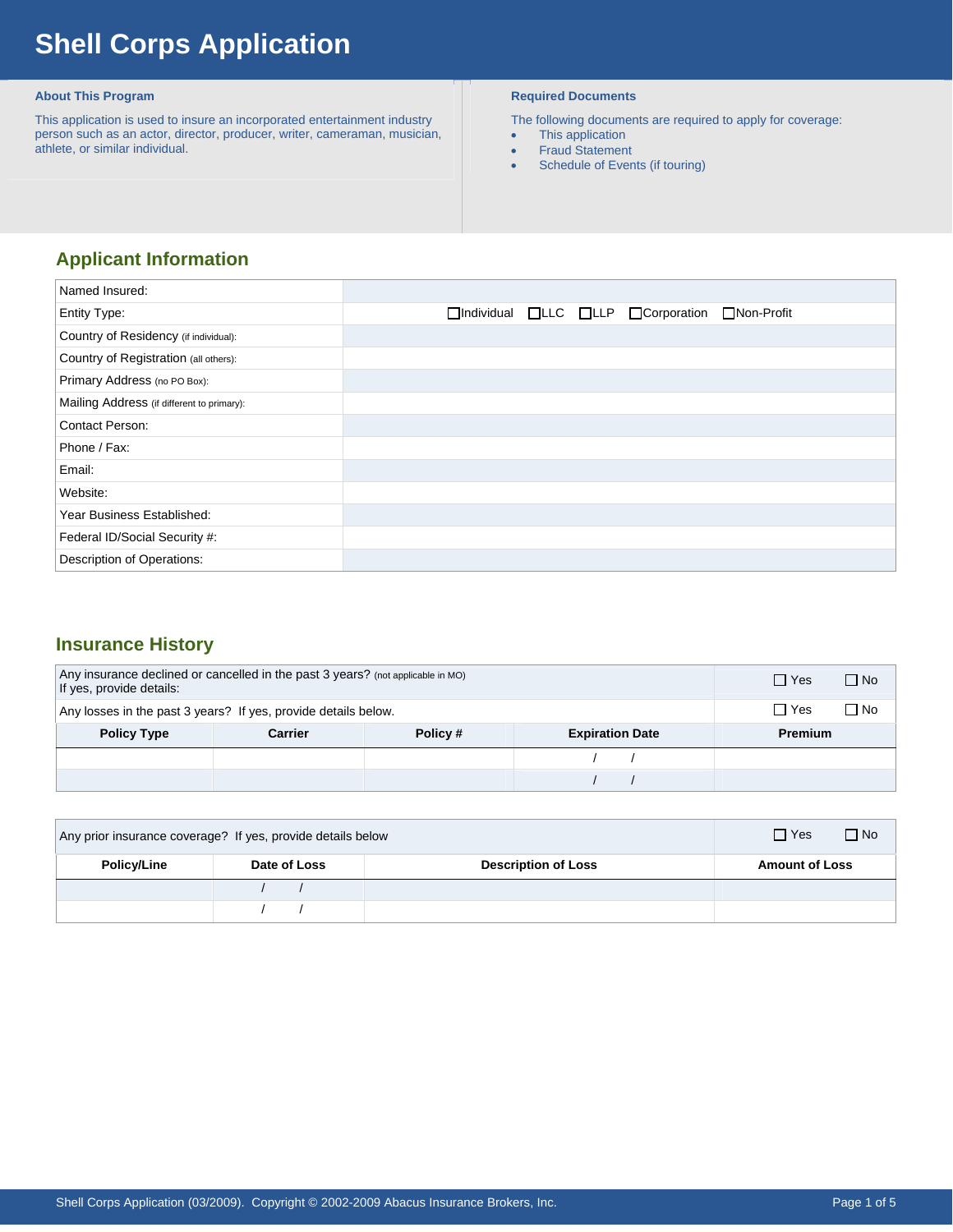# **Owner, Touring, Additional Information**

### **Owner Information**

| Name of Owner/Principal of Shell Corp                                                                                                                                                                                          |         |                                                                                                    |
|--------------------------------------------------------------------------------------------------------------------------------------------------------------------------------------------------------------------------------|---------|----------------------------------------------------------------------------------------------------|
| Date of Birth                                                                                                                                                                                                                  |         |                                                                                                    |
| Profession of the owner/principal                                                                                                                                                                                              |         |                                                                                                    |
| Notoriety of Owner (select class)                                                                                                                                                                                              |         | $\Box$ Class 1<br>$\Box$ Class 2<br>$\Box$ Class 3<br>$\Box$ Class 4                               |
|                                                                                                                                                                                                                                | Class 1 | None, minimal or minor visibility of wealth, position or notoriety.<br>Limited public recognition. |
|                                                                                                                                                                                                                                | Class 2 | Very visible as to wealth, position or notoriety. Popular or prominent<br>but not a superstar.     |
|                                                                                                                                                                                                                                | Class 3 | Super Stars. Instant recognition. No adverse public or controversial<br>image.                     |
|                                                                                                                                                                                                                                | Class 4 | Superstar. Instant recognition. Associates with controversial image<br>or press.                   |
| If owner/principal is a musician, provide name of band (if any) and genre of music                                                                                                                                             |         |                                                                                                    |
| If owner/principal is an athlete, provide name of sport and team (if any)                                                                                                                                                      |         |                                                                                                    |
| Is the individual involved in any stunts or hazardous activities?<br>If yes, describe:                                                                                                                                         |         | $\Box$ No<br>∏ Yes                                                                                 |
| Does the owner/principal have security personnel?<br>If yes:<br>Number of security personnel<br>Are they employed by the owner or subcontracted from a third party<br>If a third party, is a certificate of insurance obtained |         | $\Box$ No<br>$\Box$ Yes                                                                            |
| If hired/non-owned auto coverage is required:                                                                                                                                                                                  |         |                                                                                                    |
| Cost of hire (other than mobile studios/film trucks)                                                                                                                                                                           |         |                                                                                                    |
| Cost of hire (mobile studios & film trucks)                                                                                                                                                                                    |         |                                                                                                    |
| Loaned or Donated autos (#, days)                                                                                                                                                                                              |         | #<br>Days                                                                                          |

#### **Touring Information**

| <b>Estimated Annual Payroll (only if touring)</b>  |  |
|----------------------------------------------------|--|
| <b>Estimated Number of Shows (only if touring)</b> |  |

*If domestic touring, complete the schedule of events supplement* 

#### **Additional Information**

| Number of Employees                                                                                                                                                                                                            |                         |
|--------------------------------------------------------------------------------------------------------------------------------------------------------------------------------------------------------------------------------|-------------------------|
| Is the individual involved in any stunts or hazardous activities?<br>If yes, describe:                                                                                                                                         | $\Box$ No<br>□ Yes      |
| Does the owner/principal have security personnel?<br>If yes:<br>Number of security personnel<br>Are they employed by the owner or subcontracted from a third party<br>If a third party, is a certificate of insurance obtained | $\Box$ No<br>$\Box$ Yes |
| If hired/non-owned auto coverage is required:<br>Cost of hire (other than mobile studios/film trucks)<br>Cost of hire (mobile studios & film trucks)                                                                           |                         |
| Loaned or Donated autos (#, days)                                                                                                                                                                                              | Days                    |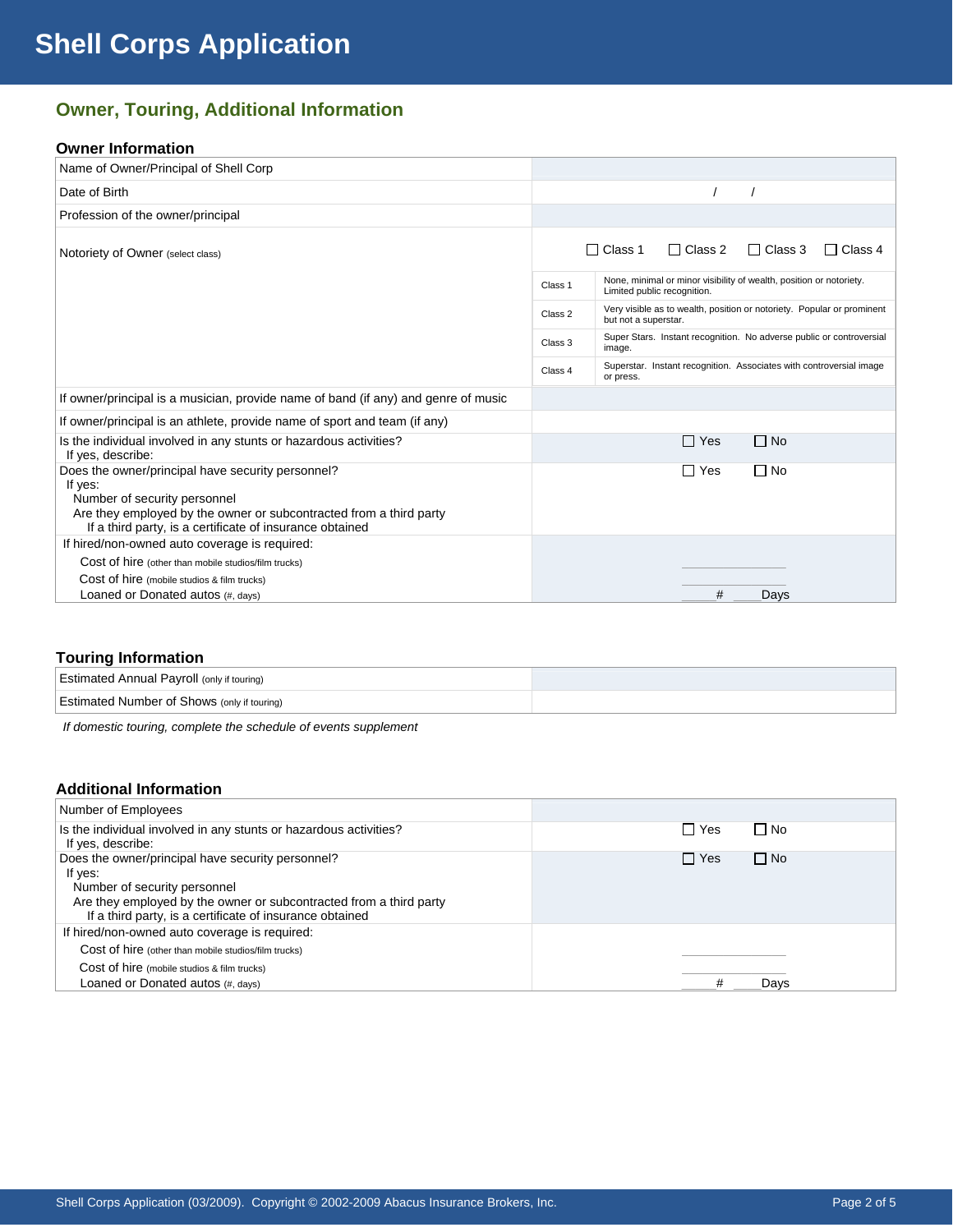# **Shell Corps Application**

# **Coverages**

| <b>Dates of Coverage</b> | Effective: |  | (12 month coverage term) |                   |
|--------------------------|------------|--|--------------------------|-------------------|
| Coverage                 |            |  | Limit                    | <b>Deductible</b> |

#### **General Liability** (\* Indicates required coverages)

| $\bullet$ on or an $\bullet$ ration of $\bullet$ indicates required coverages)              |                               |       |
|---------------------------------------------------------------------------------------------|-------------------------------|-------|
| Occurrence / Aggregate Limit<br>$\star$                                                     |                               | n/a   |
| Blanket Additional Insureds/Certificates of insurance<br>$\star$                            | Included                      | n/a   |
| <b>City Certificates</b>                                                                    | $\Box$ Include $\Box$ Exclude |       |
| Waiver of Subrogation                                                                       | $\Box$ Include $\Box$ Exclude | n/a   |
| Comprehensive Personal Liability/Personal Injury (all states except OK)                     | $\Box$ 1,000,000              | n/a   |
| Workers Compensation-Residence Employees (all states except IL, MA, ND, OH, OK, TM, VA, VT) | $\Box$ Include $\Box$ Exclude | n/a   |
| Employers Liability - (IL, MA, ND, OH, VT only)                                             | $\Box$ Include $\Box$ Exclude | n/a   |
| Throwing Objects Exclusion                                                                  | $\Box$ Include $\Box$ Remove  | n/a   |
| <b>Employee Benefits Liability</b>                                                          |                               | 1.000 |
| Stop Gap Liability (OH, WA, ND, WY only)                                                    | $\Box$ Include $\Box$ Exclude | n/a   |

## **Inland Marine** (\* Indicates required coverages if Inland Marine is purchased)

| <b>Rented Equipment</b>         |                               |  |
|---------------------------------|-------------------------------|--|
| <b>Owned Equipment</b>          |                               |  |
| Third Party Property Damage     |                               |  |
| <b>Office Contents</b>          |                               |  |
| Business Income & Extra Expense |                               |  |
| <b>EDP</b>                      |                               |  |
| Limited Computer Virus Coverage |                               |  |
| <b>Accounts Receivable</b>      |                               |  |
| Valuable Papers                 |                               |  |
| Money & Securities              |                               |  |
| Waiver of Subrogation           | $\Box$ Include $\Box$ Exclude |  |
| Worldwide Coverage              | $\Box$ Include $\Box$ Exclude |  |

# Automobile (\* Indicates required coverages if Automobile is purchased)

| Hired & Non-Owned Auto Liability                                     |                       | n/a |
|----------------------------------------------------------------------|-----------------------|-----|
| Waiver of Subrogation                                                | □ Include [ ] Exclude | n/a |
| Hired & Non-Owned Auto Physical Damage (per vehicle/aggregate limit) |                       |     |

## **Excess Liability**

| ---------                                         |     |
|---------------------------------------------------|-----|
| .ımıt<br>пате<br>,,,<br>$\sim$ 0.10 H $\sim$<br>ັ | า/ล |
|                                                   |     |

Applicant Signature: Date: Date: Date: Date: Date: Date: Date: Date: Date: Date: Date: Date: Date: Date: Date:

To be completed by your Insurance Broker: Insurance Company(s) Applied to:  $\blacksquare$  Insurance Agency/Agent:  $\blacksquare$  License Number:

NOTE: Coverage availability will vary based on individual risk characteristics and the State in which insured is located.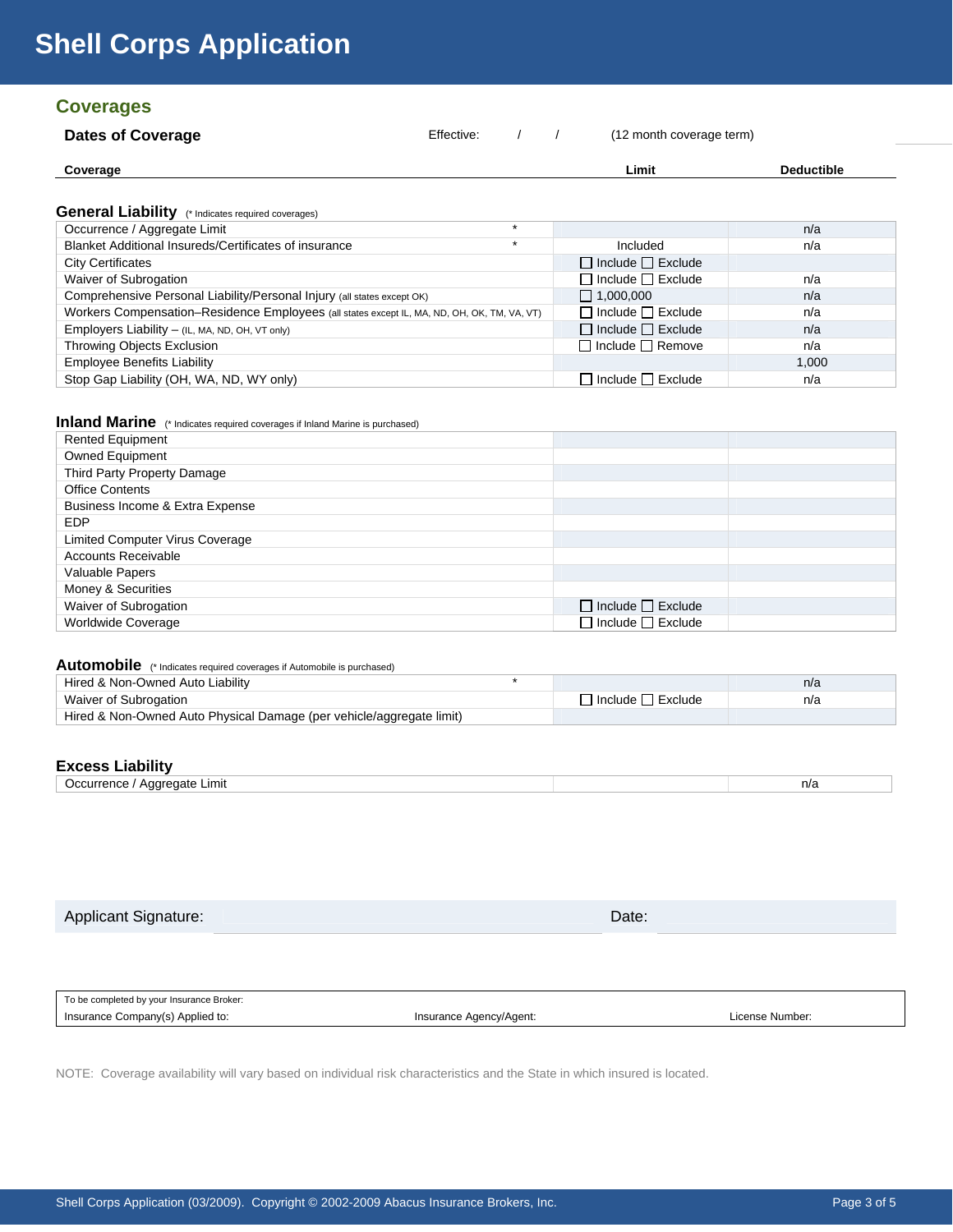# **Personal Liability Additional Exposures**

## **Additional Exposures**

The Comprehensive Personal Liability coverage includes one (1) residence and one (1) watercraft under 26 feet. For additional exposures, enter the additional items below.

| <b>Item</b>                                                                                                                                                   | Number |
|---------------------------------------------------------------------------------------------------------------------------------------------------------------|--------|
| Full-Time In-Servant employed greater than 20 hours per week                                                                                                  |        |
| Full-Time Out-Servant employed greater than 20 hours per week                                                                                                 |        |
| Non-Powered Sailing Craft Under 26 feet                                                                                                                       |        |
| Powered watercraft 24 - 49 horse power                                                                                                                        |        |
| Powered watercraft less than 25 horse power                                                                                                                   |        |
| <b>Owned Dwellings</b>                                                                                                                                        |        |
| <b>Duplex</b>                                                                                                                                                 |        |
| <b>Triplex</b>                                                                                                                                                |        |
| Fourplex                                                                                                                                                      |        |
| Offices on premises of insured's residence used for business pursuits                                                                                         |        |
| Vacant Land (acres)<br># owned properties up to 5 acres<br># owned properties over 5 acres up to 30 acres<br># owned properties over 30 acres up to 100 acres |        |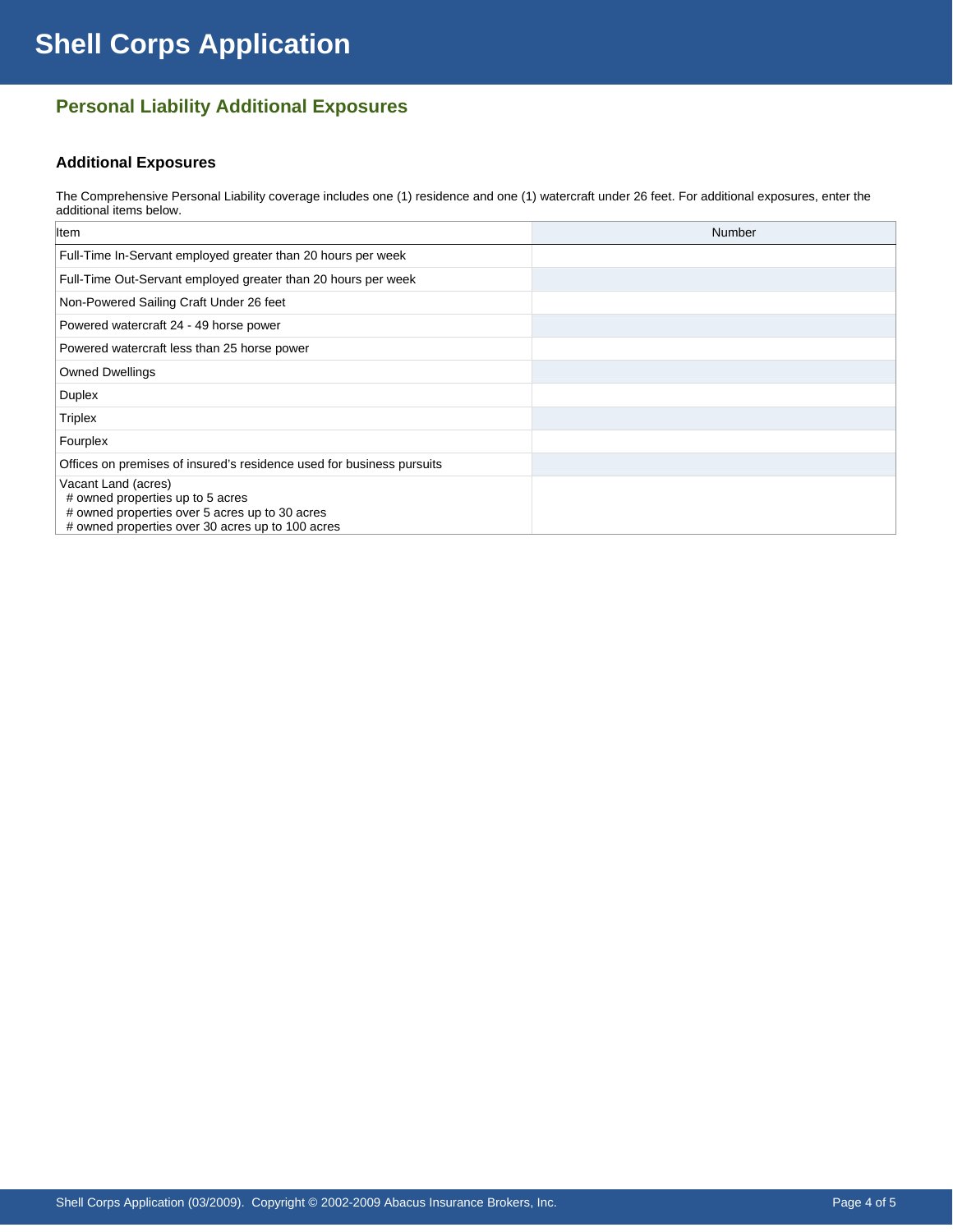# **Tour & Show Schedule**

## **Tour Details**

| --------------       |  |  |
|----------------------|--|--|
| Name of Tour         |  |  |
| <b>Tour Dates</b>    |  |  |
| <b>Total Payroll</b> |  |  |
| Promoter             |  |  |

## **Event Schedule**

| <b>Dates</b> | <b>State Venue Name</b> | Address, City, State, Zip | <b>Shows</b> |
|--------------|-------------------------|---------------------------|--------------|
| $11 - 11$    |                         |                           |              |
| $11 - 11$    |                         |                           |              |
| $11 - 11$    |                         |                           |              |
| $11 - 11$    |                         |                           |              |
| $11 - 11$    |                         |                           |              |
| $11 - 11$    |                         |                           |              |
| $11 - 11$    |                         |                           |              |
| $11 - 11$    |                         |                           |              |
| $11 - 11$    |                         |                           |              |
| $11 - 11$    |                         |                           |              |
| $11 - 11$    |                         |                           |              |
| $11 - 11$    |                         |                           |              |
| $11 - 11$    |                         |                           |              |
| $11 - 11$    |                         |                           |              |
| $11 - 11$    |                         |                           |              |
| $11 - 11$    |                         |                           |              |
| $11 - 11$    |                         |                           |              |
| $11 - 11$    |                         |                           |              |
| $11 - 11$    |                         |                           |              |
| $11 - 11$    |                         |                           |              |
| $11 - 11$    |                         |                           |              |
| $11 - 11$    |                         |                           |              |
| $11 - 11$    |                         |                           |              |
| $11 - 11$    |                         |                           |              |
| $11 - 11$    |                         |                           |              |
| $11 - 11$    |                         |                           |              |
| $11 - 11$    |                         |                           |              |
| $11 - 11$    |                         |                           |              |
| $11 - 11$    |                         |                           |              |
| $11 - 11$    |                         |                           |              |
| $11 - 11$    |                         |                           |              |
| $11 - 11$    |                         |                           |              |
| $11 - 11$    |                         |                           |              |

**For additional or show dates, duplicate this page.**